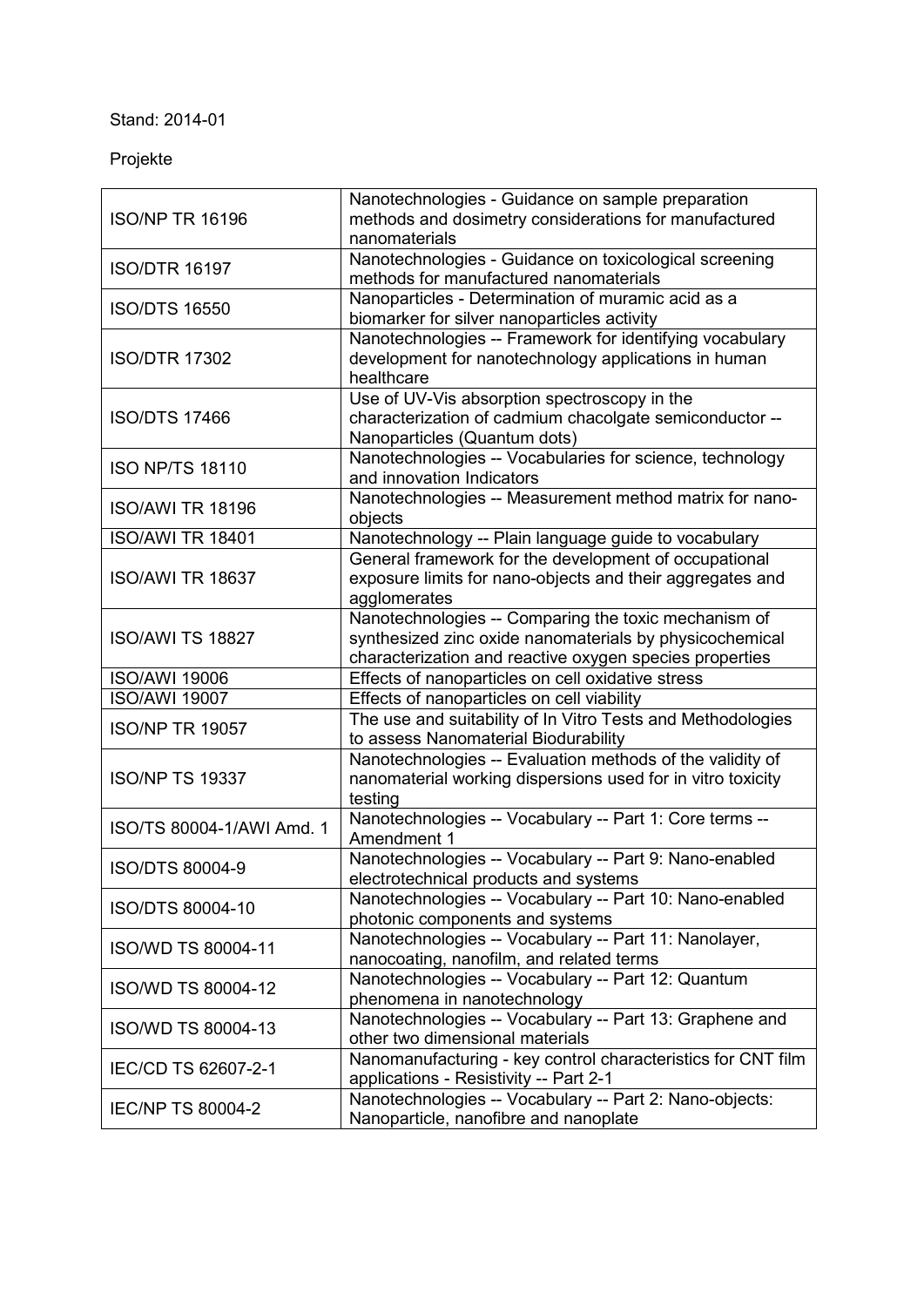## Veröffentlichungen

| ISO/TS 10797:2012     | Nanotechnologies -- Characterization of single-wall carbon<br>nanotubes using transmission electron microscopy |
|-----------------------|----------------------------------------------------------------------------------------------------------------|
| ISO/TS 10798:2011     | Nanotechnologies -- Charaterization of single-wall carbon                                                      |
|                       | nanotubes using scanning electron microscopy and energy                                                        |
|                       | dispersive X-ray spectrometry analysis                                                                         |
| ISO 10801:2010        |                                                                                                                |
|                       | Nanotechnologies -- Generation of metal nanoparticles for                                                      |
|                       | inhalation toxicity testing using the                                                                          |
|                       | evaporation/condensation method                                                                                |
| ISO 10808:2010        | Nanotechnologies -- Characterization of nanoparticles in                                                       |
|                       | inhalation exposure chambers for inhalation toxicity testing                                                   |
| ISO/TS 10867:2010     | Nanotechnologies -- Characterization of single-wall carbon                                                     |
|                       | nanotubes using near infrared photoluminescence                                                                |
|                       | spectroscopy                                                                                                   |
| ISO/TS 10868:2011     | Nanotechnologies -- Characterization of single-wall carbon                                                     |
|                       | nanotubes using ultraviolet-visible-near infrared (UV-Vis-                                                     |
|                       | NIR) absorption spectroscopy                                                                                   |
| ISO/TR 10929:2012     | Nanotechnologies -- Characterization of multiwall carbon                                                       |
|                       |                                                                                                                |
|                       | nanotube (MWCNT) samples                                                                                       |
| ISO/TS 11251:2010     | Nanotechnologies -- Characterization of volatile components                                                    |
|                       | in single-wall carbon nanotube samples using evolved gas                                                       |
|                       | analysis/gas chromatograph-mass spectrometry                                                                   |
| ISO/TS 11308:2011     | Nanotechnologies -- Characterization of single-wall carbon                                                     |
|                       | nanotubes using thermogravimetric analysis                                                                     |
| ISO/TR 11360:2010     | Nanotechnologies -- Methodology for the classification and                                                     |
|                       | categorization of nanomaterials                                                                                |
| ISO/TR 11811:2012     | Nanotechnologies -- Guidance on methods for nano- and                                                          |
|                       | microtribology measurements                                                                                    |
| ISO/TS 11888:2011     | Nanotechnologies -- Characterization of multiwall carbon                                                       |
|                       | nanotubes -- Mesoscopic shape factors                                                                          |
| ISO/TS 11931:2012     |                                                                                                                |
|                       | Nanotechnologies -- Nanoscale calcium carbonate in                                                             |
|                       | powder form -- Characteristics and measurement                                                                 |
| ISO/TS 11937:2012     | Nanotechnologies -- Nanoscale titanium dioxide in powder                                                       |
|                       | form -- Characteristics and measurement                                                                        |
| ISO/TS 12025:2012     | Nanomaterials -- Quantification of nano-object release from                                                    |
|                       | powders by generation of aerosols                                                                              |
| ISO/TR 12802:2010     | Nanotechnologies -- Model taxonomic framework for use in                                                       |
|                       | developing vocabularies -- Core concepts                                                                       |
| ISO/TS 12805:2011     | Nanotechnologies -- Materials specifications -- Guidance on                                                    |
|                       | specifying nano-objects                                                                                        |
| ISO/TR 12885:2008     | Nanotechnologies -- Health and safety practices in                                                             |
|                       | occupational settings relevant to nanotechnologies                                                             |
| ISO/TS 12901-1:2012   |                                                                                                                |
|                       | Nanotechnologies -- Occupational risk management applied                                                       |
|                       | to engineered nanomaterials -- Part 1: Principles and                                                          |
|                       | approaches                                                                                                     |
| ISO/TS 12901-2:2014   | Nanotechnologies -- Occupational risk management applied                                                       |
|                       | to engineered nanomaterials -- Part 2: Use of the control                                                      |
|                       | banding approach                                                                                               |
| ISO/TR 13014:2012     | Nanotechnologies -- Guidance on physico-chemical                                                               |
|                       | characterization of engineered nanoscale materials for                                                         |
|                       | toxicologic assessment                                                                                         |
| ISO/TR 13014:2012/Cor | Nanotechnologies -- Guidance on physico-chemical                                                               |
| 1:2012                | characterization of engineered nanoscale materials for                                                         |
|                       | toxicologic assessment -- Technical Corrigendum 1                                                              |
|                       |                                                                                                                |